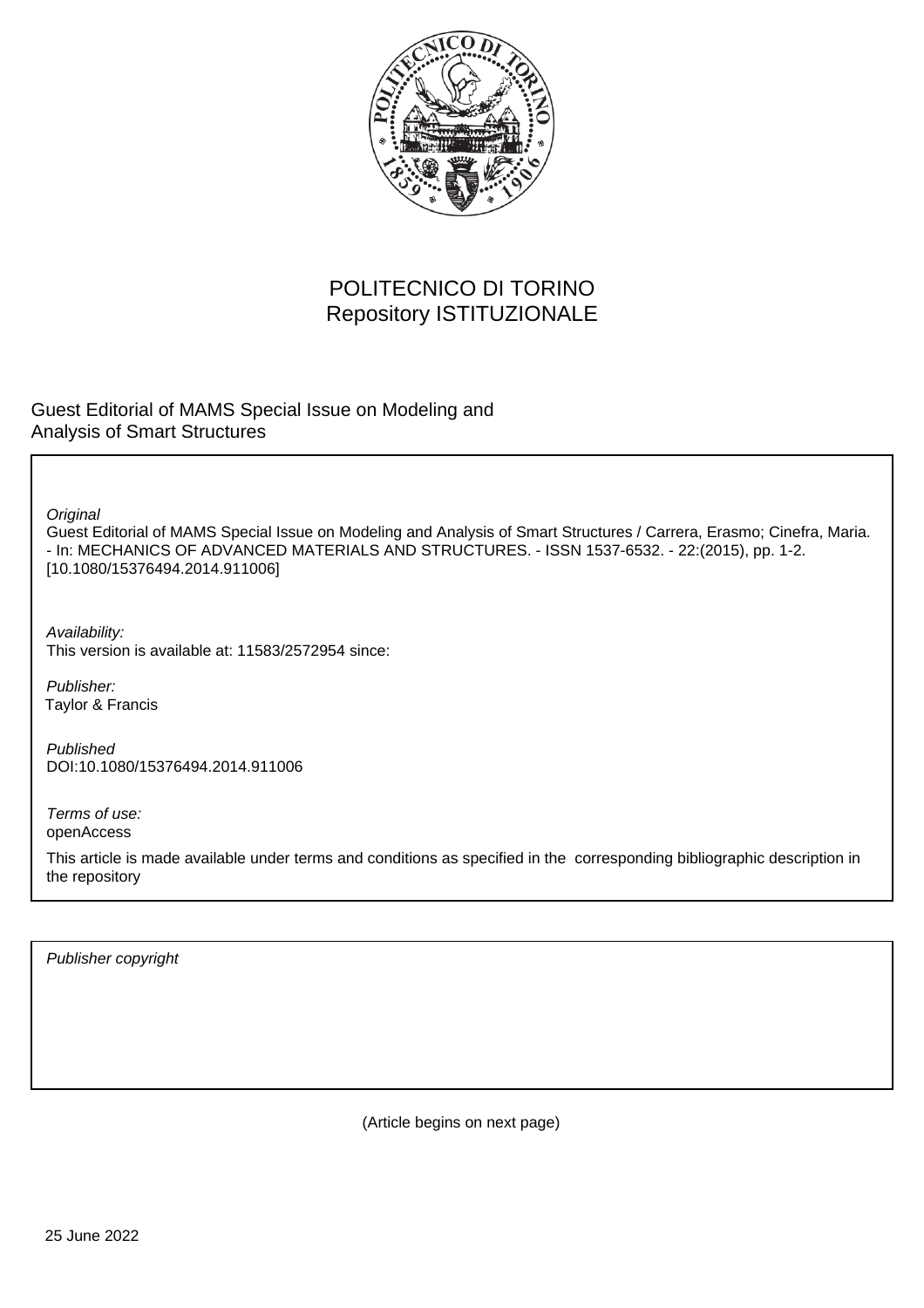## Guest Editorial of MAMS Special Issue on: Modelling and Analysis of Smart Structures

Guest-editors

Erasmo Carrera and Maria Cinefra

This special issue of MAMS collects selected papers presented at the 6th ECCOMAS Thematic Conference on Smart Structures and Materials (SMART2013), held 24-26 June 2013 at Politecnico di Torino, Torino, Italy.

The collected papers have been grouped in the following two categories: the first 8 papers deal with modelling of smart structures; the further 2 are related to the health-monitoring.

Several one-dimensional finite elements for the static analysis of shear actuated piezo-electric three-dimensional beams are discussed by Koutsawa et alii in the first paper. Stiffness and mass matrices are obtained through a Unified Formulation and a layer-wise approximation above the cross-section via Lagrange's polynomials is used for the displacement components and the electric potential. Several mechanical boundary conditions are investigated and both sensor and actuator configurations are considered. Results are assessed towards three-dimensional finite elements solutions and it is demonstrated that the proposed class of finite elements is able to yield very good accuracy. In the second work, Krommer and Zehetner present the mathematical analysis of a specific realization of piezoelectric torsion transducers based on the piezoelectric  $d_{36}$ -effect. The analysis follows closely the Saint-Venant torsion theory, but additionally takes the electrical field into account. Within the presented theory a representation of the exact solution for the stress function, the electric potential and the warping function of the electromechanically coupled problem in the cross section is derived, which is then solved numerically using Finite Differences. The transducer can be used as either an actuator or a sensor. The study of harmonic vibrations of a cantilevered transducer completes the paper. The third article by Kulikov and Plotnikova focuses on the use of the method of sampling surfaces (SaS) to exact three-dimensional (3D) solutions of the steady-state problem of thermoelectroelasticity for piezo-electric laminated plates subjected to thermal loading. The SaS method is based on selecting inside the *n*th layer  $I_n$  not equally spaced SaS parallel to the middle surface of the plate in order to choose temperatures, electric potentials and displacements of these surfaces as basic plate variables. The SaS are located inside each layer at Chebyshev polynomial nodes that improves the convergence of the SaS method significantly. Then, Miglioretti and Carrera propose a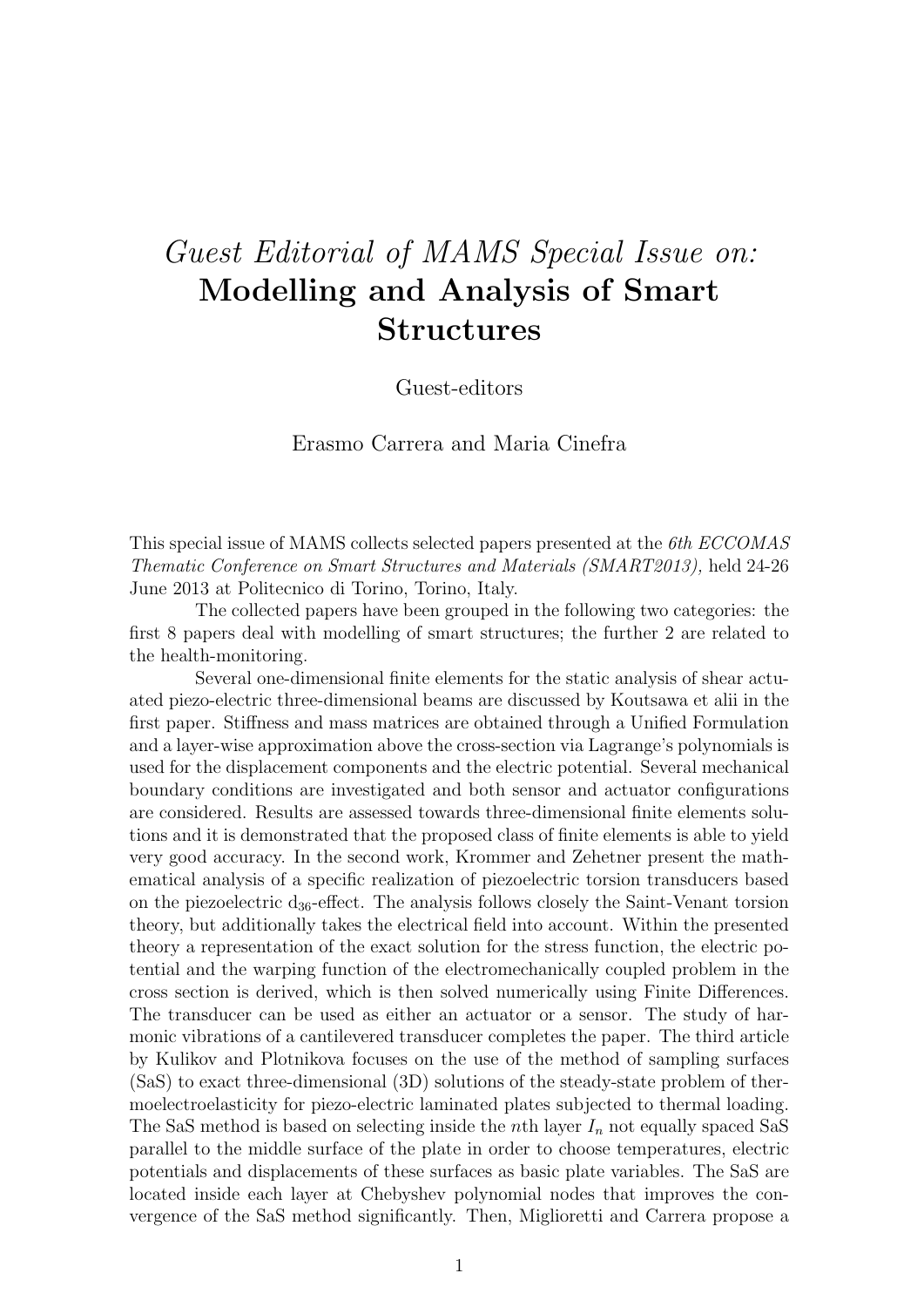complex application of a refined electro-mechanical beam formulation in the fourth article. Lagrange-type polynomials are used to interpolate the unknowns over the beam cross section and three- $(L3)$ , four- $(L4)$ , and nine-point  $(L9)$  polynomials are considered. With the application of Carrera Unified Formulation (CUF), the finite element matrices are expressed in terms of 'fundamental nuclei', not depending on the assumption made (L3, L4, or L9). Complex three-dimensional geometries have been studied in order to demonstrate the capabilities of the present formulation. In the fifth paper, Cinefra et alii consider the linear static analysis of both composite plate and cylindrical shell structures embedding piezoelectric layers by means of a shell finite element with variable through-the-thickness kinematic. The refined models used are grouped in the Unified Formulation by Carrera and they permit the distribution of displacements, stresses and electric variables along the thickness to be accurately described. Various thickness ratios are considered and both sensor and actuator configurations are analyzed. The results are compared with both the elasticity solutions from the literature and the analytical solutions obtained using the Navier's method. The sixth article by Cinefra et alii is devoted to the evaluation of refined theories for the static analysis of piezoelectric plates. Also in this case, the CUF is employed to generate the refined plate models. The axiomatic/asymptotic technique is applied in order to evaluate the relevance of each term in the model by measuring the error introduced with its deactivation with respect to a reference solution. Sensor vs actuator configurations and isotropic vs orthotropic materials are analyzed and compared. 'Best' models are proposed for the different problems and the stress/displacement components and electric potential distributions are evaluated by means of these reduced models. Humer and Krommer investigate a novel approach for the constitutive modeling of piezoelectric continua subjected to large deformation and strong electric fields in the seventh work. This approach is based on a multiplicative decomposition of the deformation gradient tensor and the notion of a stress-free intermediate configuration is introduced. The behavior of piezoelectric materials, according to Voigt's linear theory, is generalized to the non-linear case. For this purpose, the piezoelectric part of the deformation gradient is identified by comparing the corresponding nonlinear strain measures with the electrically induced strains in the linear theory of piezoelectricity. The implications of the choice of different strain tensors on the material response are discussed. The last work by Akoussan et alii, deals with the vibration of orthotropic multilayers sandwich structures with viscoelastic orthotropic core using the finite element method. The finite element model is derived from a classical zig-zag model with shear deformation in the viscoelastic layer. The free vibration problem is solved by coupling the Asymptotic Numerical Method (ANM) and the Automatic Differentiation (AD). The aim of this work is to establish numerical models and develop numerical tools to design multilayer composite structures with high damping properties.

The second group of articles starts with a contribution from Rauter and Lammering on impact damage detection in composite structures. New methods are developed to detect fiber/matrix cracks and delaminations. The acoustical nonlinearity parameter is used to detect micro-structural damages like plasticity in metal and fatigue damages in metal and composites. Here, the second harmonic generation is used to analyze composite specimens for impact damages. Therefore, Lamb waves are launched and detected by piezoelectric actuator and sensor, respectively,